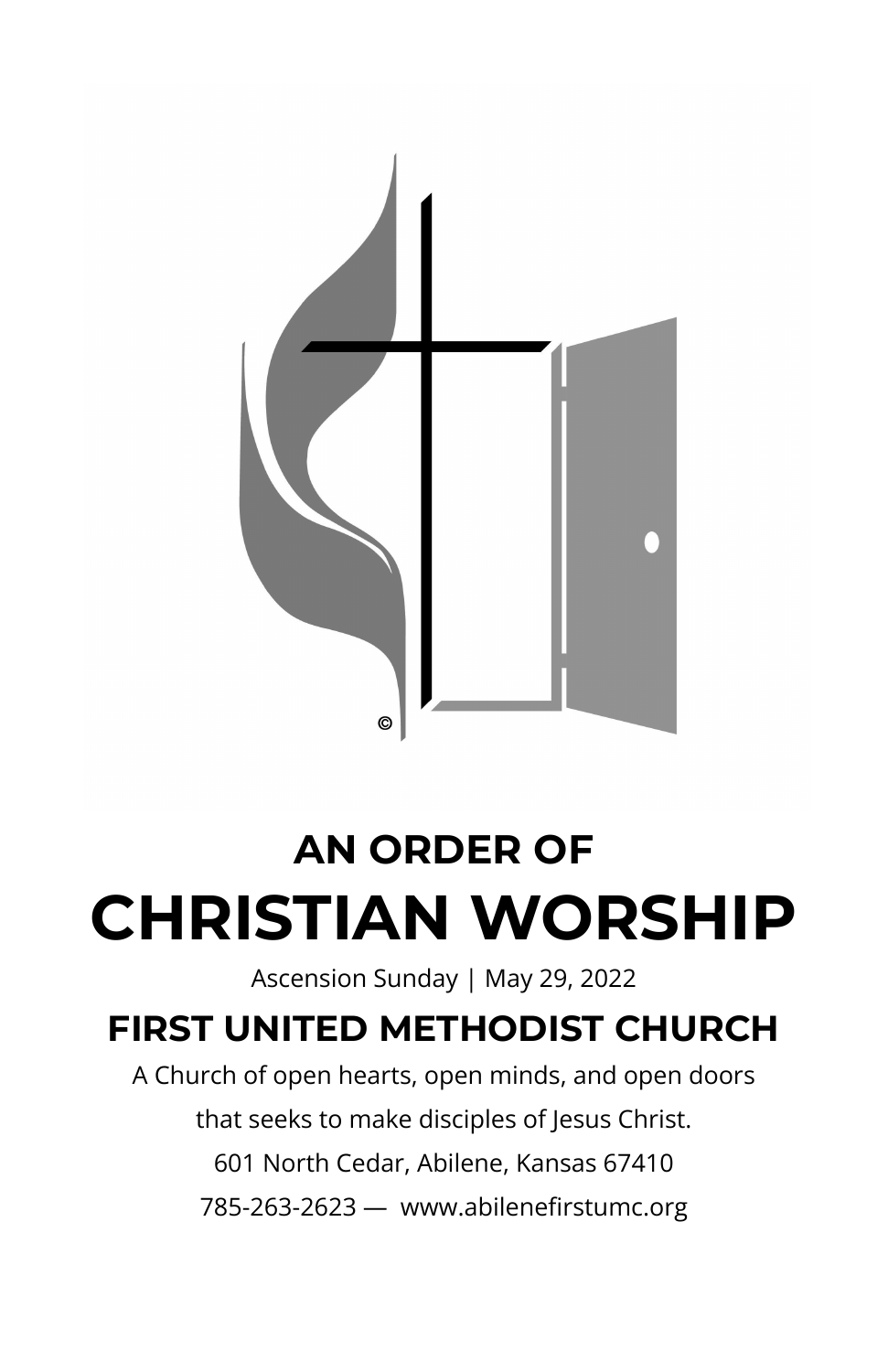## **GATHERING**

Gathering of the Congregation

Welcome and Announcements

**HYMN\*** *Hail the Day That Sees Him Rise* UMH-312

#### **CALL TO WORSHIP**

Opening Prayer

### **PROCLAMATION AND RESPONSE**

Scripture Reading Ephesians 1:15-23 (NRSVue) <sup>15</sup> I have heard of your faith in the Lord Jesus and your love toward all the saints, and for this reason <sup>16</sup> I do not cease to give thanks for you as I remember you in my prayers, 17 that the God of our Lord Jesus Christ, the Father of glory, may give you a spirit of wisdom and revelation as you come to know him, <sup>18</sup> so that, with the eyes of your heart enlightened, you may perceive what is the hope to which he has called you, what are the riches of his glorious inheritance among the saints, <sup>19</sup> and what is the immeasurable greatness of his power for us who believe, according to the working of his great power.  $^{20}$  God put this power to work in Christ when he raised him from the dead and seated him at his right hand in the heavenly places,  $21$ far above all rule and authority and power and dominion and above every name that is named, not only in this age but also in the age to come. <sup>22</sup> And he has put all things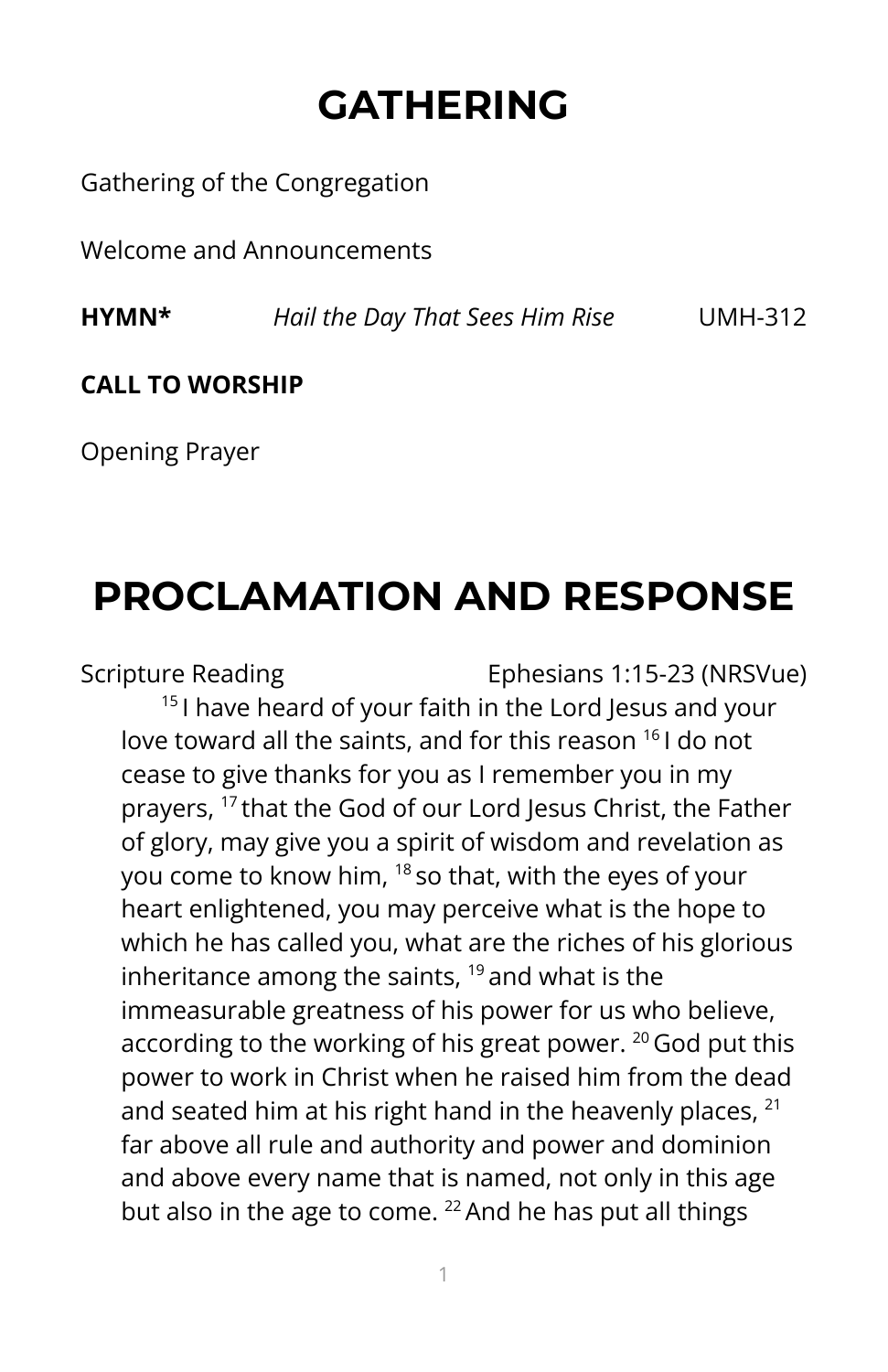under his feet and has made him the head over all things for the church,  $^{23}$  which is his body, the fullness of him who fills all in all.

**HYMN\*** *Lord, I Lift Your Name on High* FWS-2088

Children's Message

#### Choral Anthem [10:30] *Write Your Blessed Name*

Scripture Reading Luke 24:44-53 (NRSVue)

<sup>44</sup> Then he said to them, "These are my words that I spoke to you while I was still with you—that everything written about me in the law of Moses, the prophets, and the psalms must be fulfilled." <sup>45</sup> Then he opened their minds to understand the scriptures, <sup>46</sup> and he said to them, "Thus it is written, that the Messiah is to suffer and to rise from the dead on the third day <sup>47</sup> and that repentance and forgiveness of sins is to be proclaimed in his name to all nations, beginning from Jerusalem. <sup>48</sup> You are witnesses of these things. <sup>49</sup> And see, I am sending upon you what my Father promised, so stay here in the city until you have been clothed with power from on high."

 $50$  Then he led them out as far as Bethany, and, lifting up his hands, he blessed them. <sup>51</sup> While he was blessing them, he withdrew from them and was carried up into heaven. 52 And they worshiped him and returned to Jerusalem with great joy, <sup>53</sup> and they were continually in the temple blessing God.

**HYMN\*** *All Hail the Power of Jesus Name,* vs 1-4 UMH-154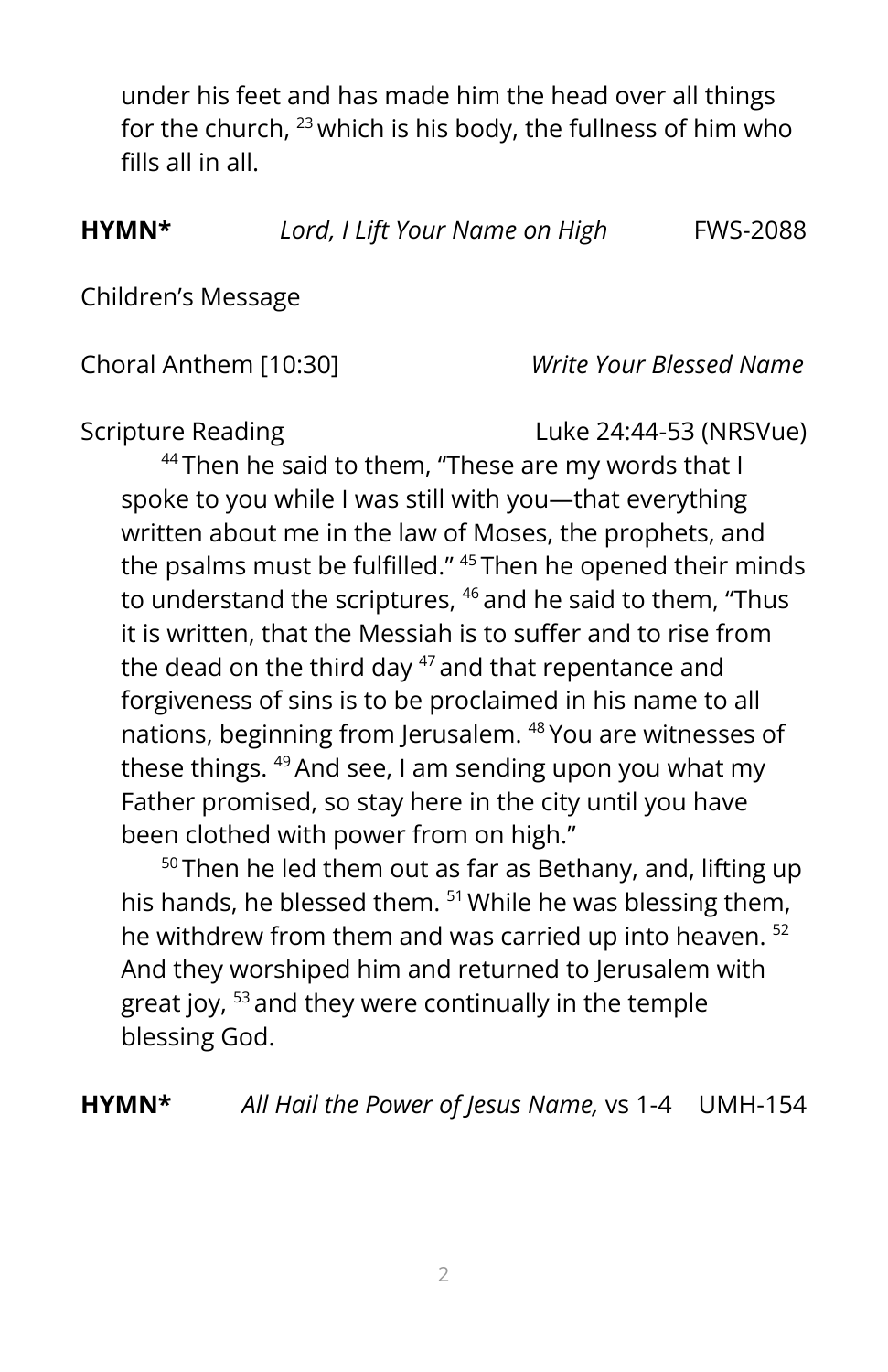Scripture Reading The Contract Contract Acts 1:1-11 (NRSVue)

<sup>1</sup> In the first book, Theophilus, I wrote about all that Jesus began to do and teach  $^2$ until the day when he was taken up to heaven, after giving instructions through the Holy Spirit to the apostles whom he had chosen. <sup>3</sup>After his suffering he presented himself alive to them by many convincing proofs, appearing to them during forty days and speaking about the kingdom of God. <sup>4</sup> While staying with them, he ordered them not to leave Jerusalem but to wait there for the promise of the Father. "This," he said, "is what you have heard from me; 5 for John baptized with water, but you will be baptized with the Holy Spirit not many days from now."

 $6$  So when they had come together, they asked him, "Lord, is this the time when you will restore the kingdom to Israel?" <sup>7</sup> He replied, "It is not for you to know the times or periods that the Father has set by his own authority. <sup>8</sup>But you will receive power when the Holy Spirit has come upon you, and you will be my witnesses in Jerusalem, in all Judea and Samaria, and to the ends of the earth." <sup>9</sup> When he had said this, as they were watching, he was lifted up, and a cloud took him out of their sight. <sup>10</sup> While he was going and they were gazing up toward heaven, suddenly two men in white robes stood by them. <sup>11</sup> They said, "Men of Galilee, why do you stand looking up toward heaven? This Jesus, who has been taken up from you into heaven, will come in the same way as you saw him go into heaven."

Sermon

#### **A STATEMENT OF FAITH** (UMH 883)

**We are not alone, we live in God's world. We believe in God:**

**who has created and is creating,**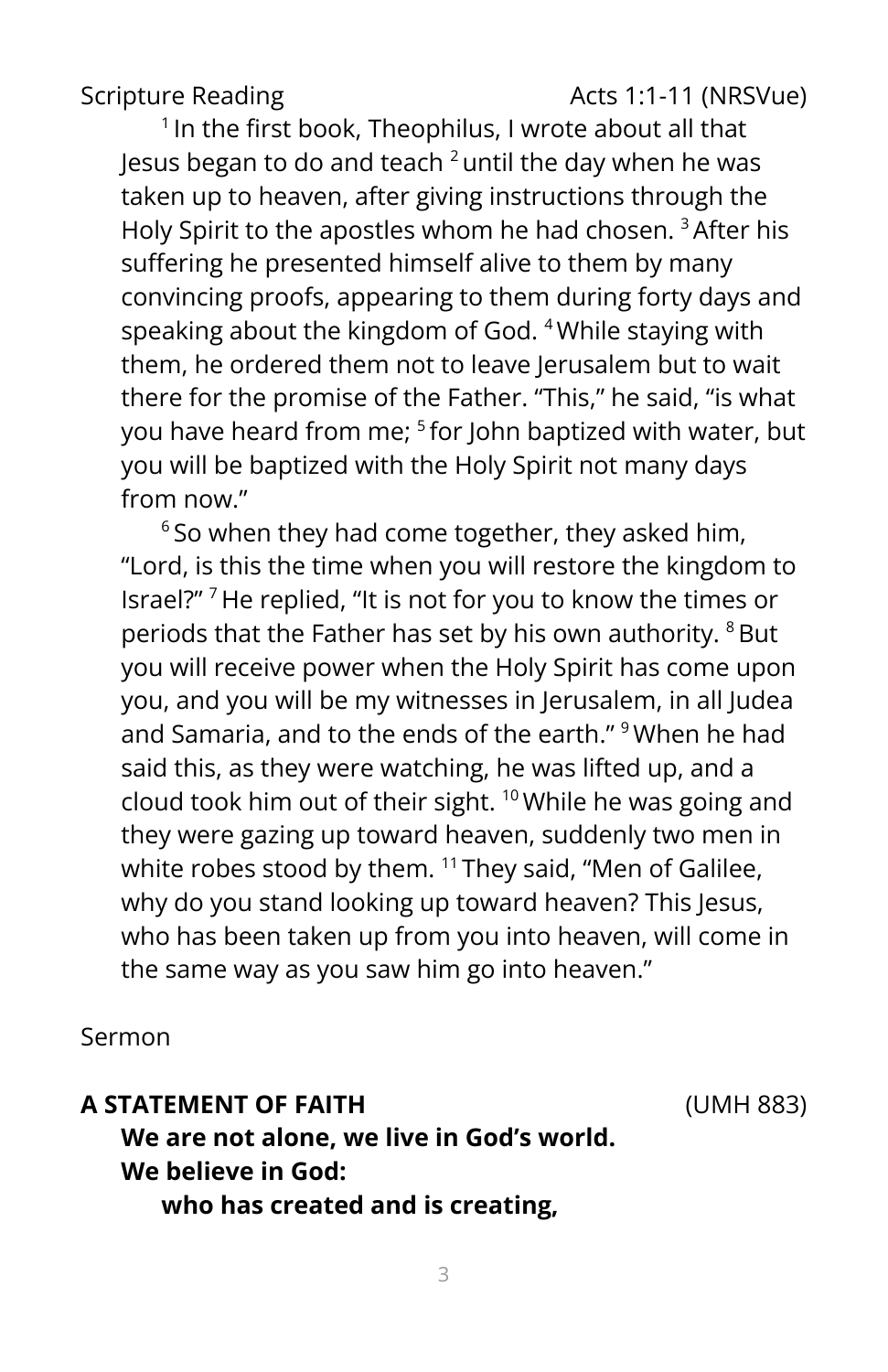**who has come in Jesus, the Word made flesh, to reconcile and make new, who works in us and others by the Spirit. We trust in God. We are called to be the church: to celebrate God's presence, to love and serve others, to seek justice and resist evil, to proclaim Jesus, crucified and risen, our judge and our hope. In life, in death, in life beyond death, God is with us. We are not alone. Thanks be to God. Amen. RESPONSE\*** *Gloria Patri* UMH-71 **PRAYER OF CONFESSION** UMH-890 **Most merciful God,**

**we confess that we have sinned against you in thought, word, and deed, by what we have done, and by what we have left undone. We have not loved you with our whole heart; we have not loved our neighbors as ourselves. We are truly sorry and we humbly repent. Through the work of your Son Jesus Christ, have mercy on us and forgive us; that we may delight in your will and walk in your ways, to the glory of your name. Amen.**

(A time of silent prayers of confession.)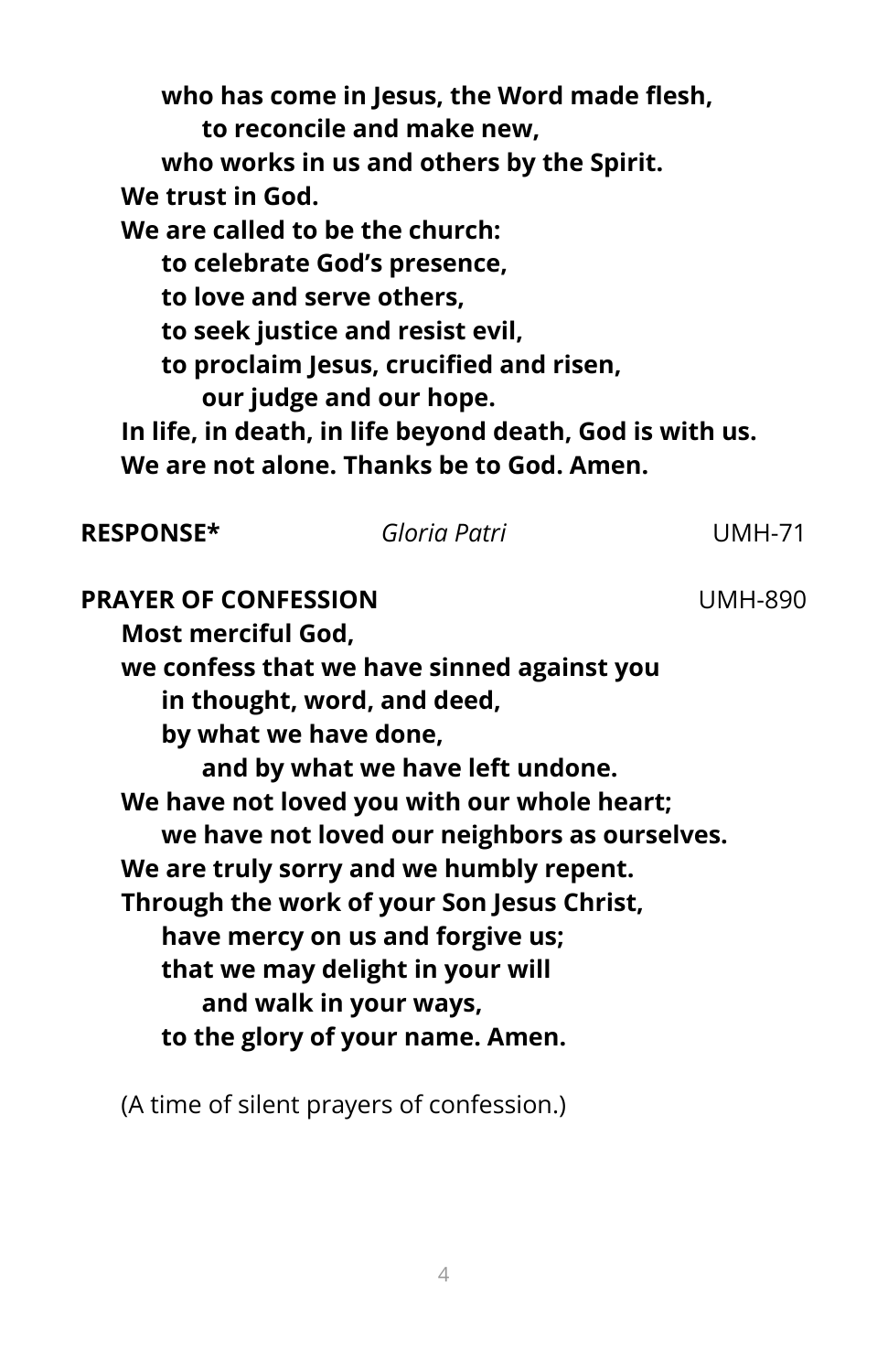### **WORDS OF ASSURANCE**

Almighty God have mercy on you, forgive all our sins through our Lord Jesus Christ, strengthen us in all goodness, and by the power of the Holy Spirit keep us in eternal life. **Amen.**

## **THANKSGIVING**

Presenting Our Tithes and Offerings

(If you are a guest, please feel no obligation to give.)

**RESPONSE\*** *Praise God From Whom All Blessings Flow* UMH-94

Prayer of Thanksgiving

Dedication of Memorials:

Ken Brown, Landscaping; Paul Hettenbach, Worship Tech; John Zutavern, Music; Carl Miles, Music; Jerry Taylor, Bench; and Charlene Brown, Water Fountains.

| <b>HYMN</b> | For All The Saints, vs 1-2 | <b>UMH 711</b> |
|-------------|----------------------------|----------------|
|-------------|----------------------------|----------------|

New Memorial Funds Established: Sandy Sleichter, Marsha Weaver, J. M. Frey, Sara Burwell, Verl Eckman, and Ivan Lahr.

Prayer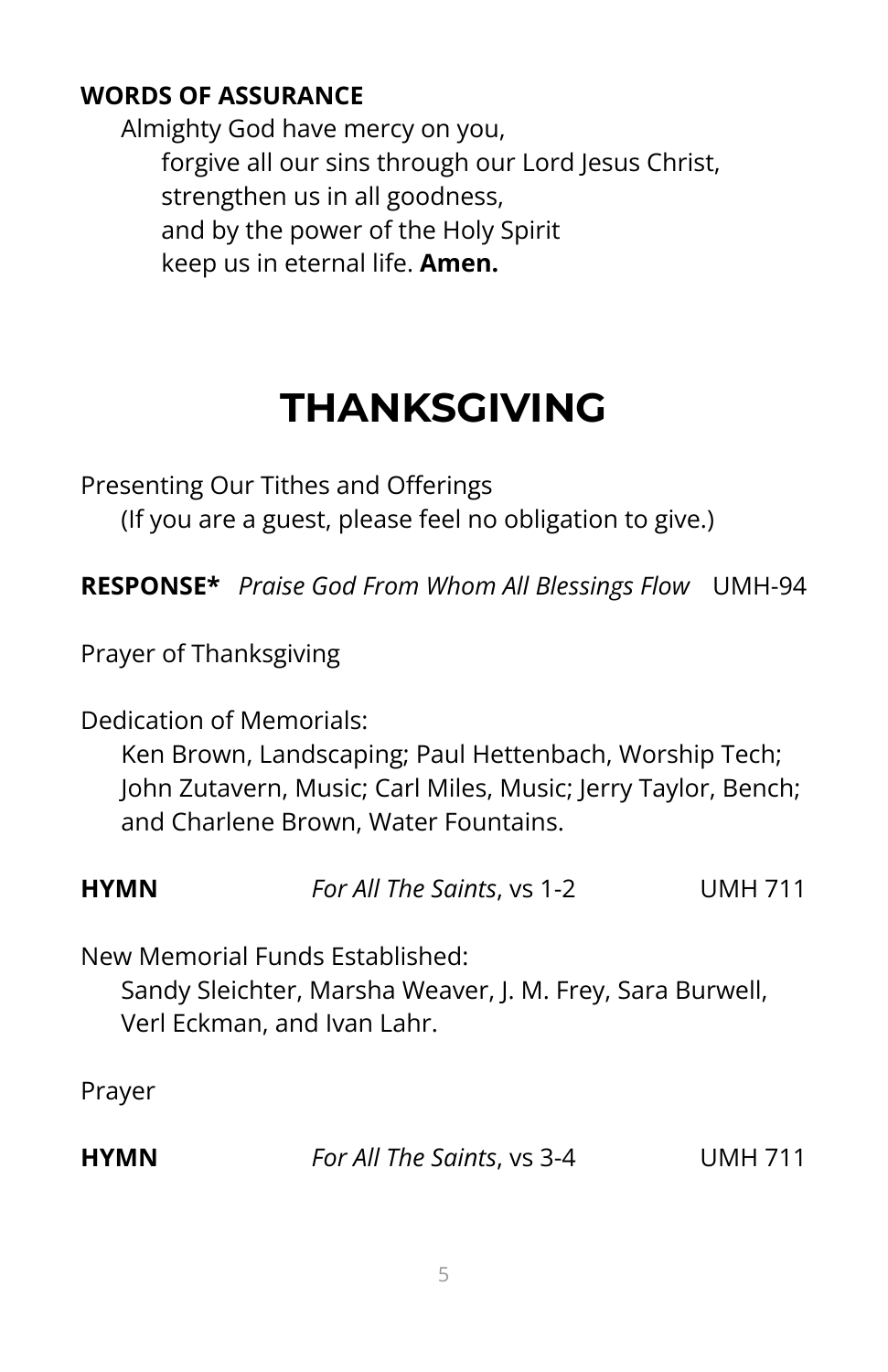Naming the Honored Dead:

Walter Hartman, Sandy Sleichter, River Millner, Marsha Weaver, Marion Brown, Elinor Haas, J.M. Frey, Sara Burwell, Ivan Lahr, Verl Eckman, and the family and friends we now name in silence in our hearts.

Prayer

**HYMN** *For All The Saints*, vs 5-6 UMH 711

#### **THE LORD'S PRAYER**

**Our Father, who art in heaven, hallowed be thy name. Thy kingdom come, thy will be done on earth as it is in heaven. Give us this day our daily bread. And forgive us our trespasses, as we forgive those who trespass against us. And lead us not into temptation, but deliver us from evil.** \*\* **For thine is the kingdom, and the power, and the glory, forever. Amen.**

### **GOING FORTH**

Dismissal with Blessing\*

Postlude\*

\*\*Meaning: *Save us from the time of trial and deliver us from evil.*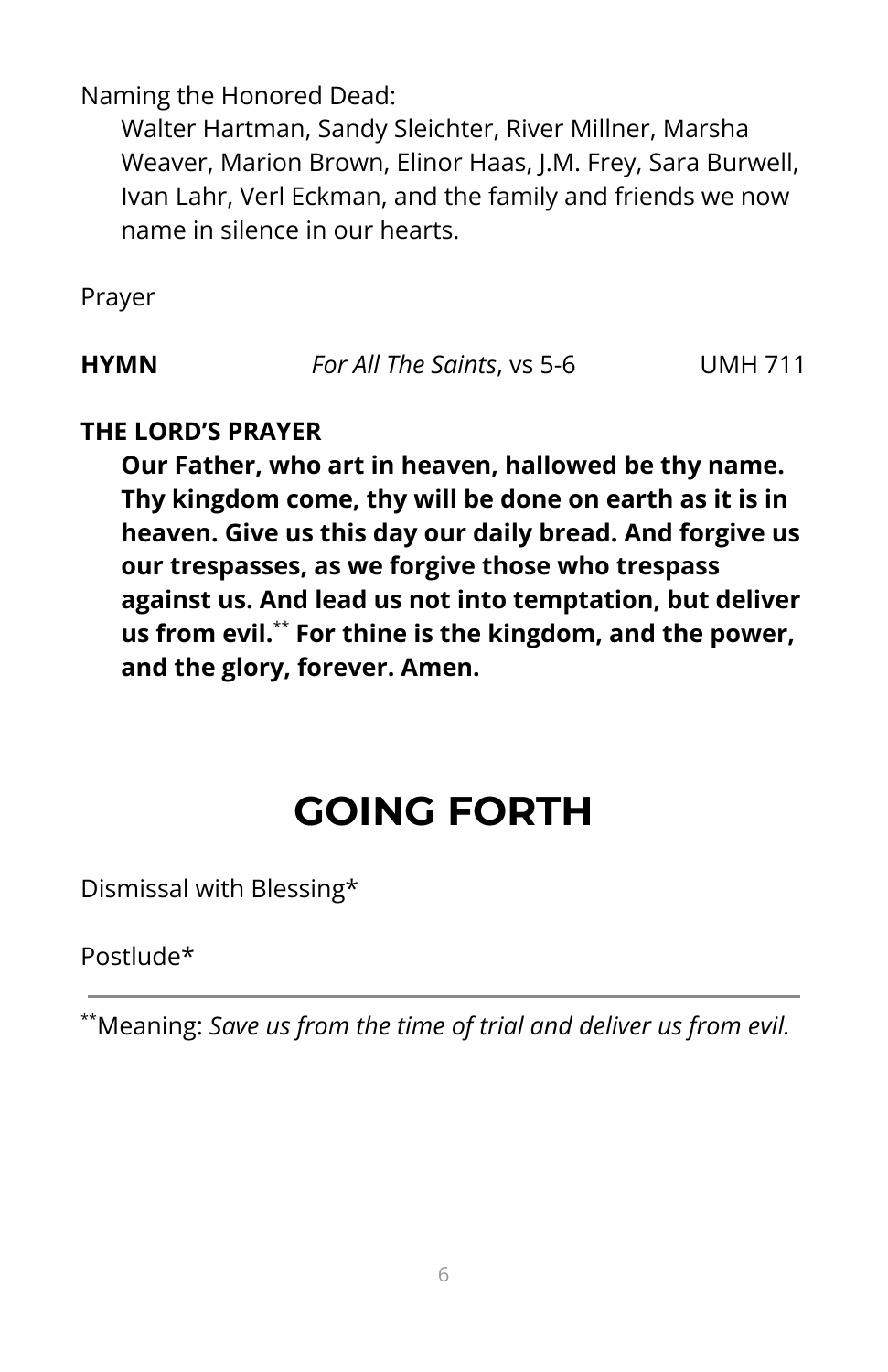## **TO THOSE WITH YOUNG CHILDREN**

- Relax! God put the wiggle in children; don't feel you have to suppress those wiggles in God's house.
- Consider sitting toward the front where it is easier for your little ones to engage.
- Quietly explain the parts of the service and actions of the pastors, musicians, and leaders.
- Sing the hymns, pray and voice the responses. Children learn by mimicking you.
- If you have to leave the sanctuary with your child, feel free to do so, but please come back. As Jesus said, "Let the children come to me."
- If you need or want some time to yourself, there is a nursery available during each service. It is located in Room 205 at the south end of the church. Our ushers and greeters will be happy to direct you.

## **TO THE LARGER CONGREGATION**

- Remember that the presence of children is a gift of hope for the future.
- Remember that the way we welcome children in worship directly affects the way they think about the church, Christianity, and even God.
- Let children know that they are at home in God's house.
- A smile of encouragement is always welcome to parents with small, active children.

## **FEEL FREE TO REMAIN SEATED**

If, for any reason (health, comfort, personal preference, etc.), you need/prefer to remain seated throughout the service, please do so. Don't give into peer pressure. You be you!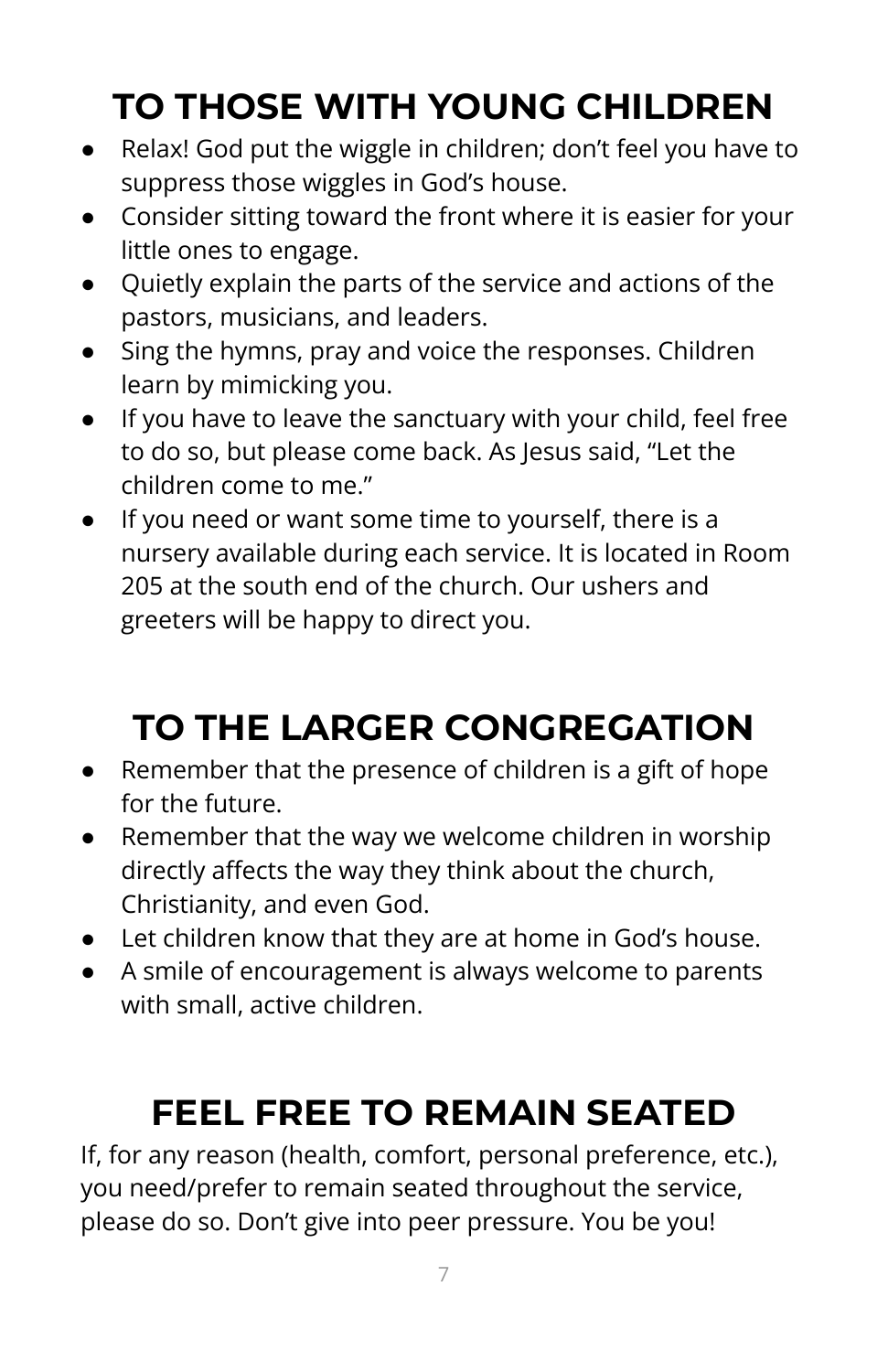# **PRAYER CONCERNS**

Please note: prayer concerns will be listed in the bulletin for four (4) weeks unless the church office is notified otherwise.

**MEMBERS AND FRIENDS:** Diedre Dunham [4/3], Ellouise Marshall <sub>[2/06]</sub>

**COMMUNITY PRAYER CONCERNS:** Michael Heger's aunt Vita [5/15], Mary Collins (mother of John) [5/15], Lucky Seyler, (brother of Rita Everson) [5/1], Kathy Swisher (daughter of Eunice Gay) [3/27,] and those grieving the loss of Ken Simpson (Pam Simpson's father in law) [5/15], Paul D. Brown (Janice Hoffman's uncle) [5/29], comfort for a family who lost a premature infant.

**THOSE WORSHIPING FROM HOME:** Gary Donley, Evelyn York, Velma Becker, Joe and Joanna Clemence, Steve Crump, Margie Miller, Ray Power, Marla Rutz, Donna Smith, Martha Zutavern, Donna Richards, Dorothy Veach, Darlene Sexton, Melvin Leckron, Dorothy Snider, Linda Chase.

**THOSE SERVING IN THE ARMED FORCES:** Greg Austin, Tim Barns, Kayla Berven, Billy Brockman, Matthew Brinker, Ross Covington, Jessica and James Green, Gavin Hanna, Cameron Hoskins, David Hoskins, Ryan Kriesch, Colby Miller, Samuel Miller, Jackson Randles, and James L. Wise, Jr.

**THOSE IN AUTHORITY:** The President, the Governor, the Mayor, County Commissioners, the County Attorney, and other elected officials and the judiciary (1 Timothy 2:1-4).

**DISTRICT PRAYER CALENDAR:** Today we pray for the Industry United Methodist Church and their pastor Paula Scripter.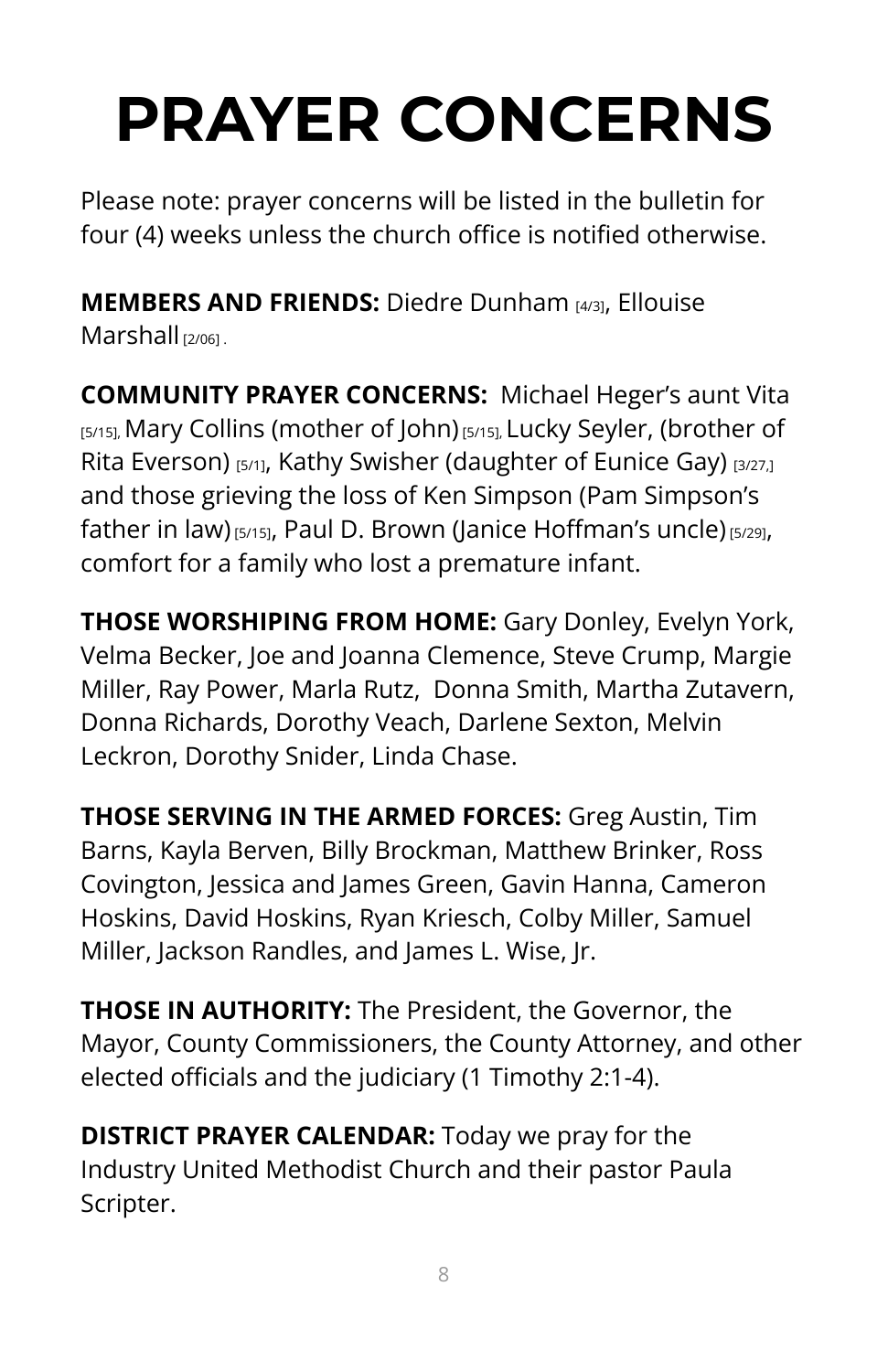# **ANNOUNCEMENTS**

### **WEAR RED NEXT SUNDAY**

Rev. Rick Saylor will be filling the pulpit next Sunday, June 5 and suggested that everyone wear something red for Pentecost Sunday.

### **WEEPING FOR CHILDREN** by John Collins

"A voice was heard in Ramah, wailing and loud lamentation, Rachel weeping for her children; she refused to be consoled, because they are no more." — Matthew 2:18 (NRSVue)

There was a horrible slaughter at an elementary school in Uvalde, Texas yesterday. There is very little left to be said about the school shootings that plague us, but there is a great deal to be done. Tears are appropriate, thoughts and prayers are good, but action is required. There are many of our representatives from whom action is long overdue.

### **MEMORIAL DAY FRIENDLY REMINDER**

A friendly reminder that the church will be closed on Monday in observance of Memorial Day.

### **SENIOR HIGH GRADUATES OF AHS 2022**

We honored the following graduates on May 15: Braden Adams, Samuel Burton, Joy Clemence, Nick Holmes, and Maren Meneley. Please congratulate them when you see them.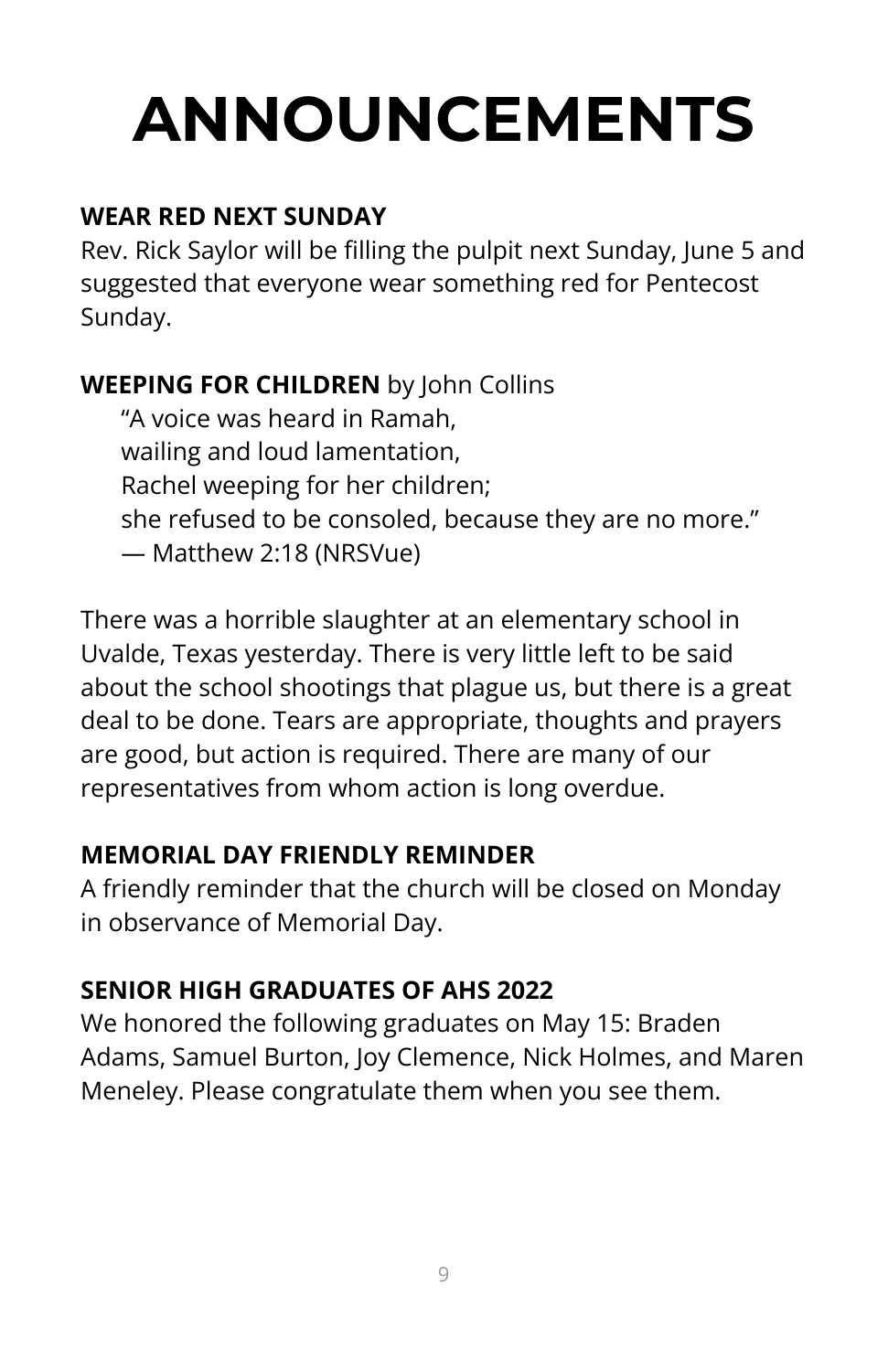### **THINGS I WANT YOU TO KNOW #6**

Sometimes, I'll ask you "does that make sense?" A tweet from Twitter user @DrAmyPsyD explains what I'm thinking:

"When I say, 'Does that make sense?,' it's not because I don't think you're smart. It's because I think that I am incoherent"

I wish I had seen this nine years ago and been able to share it with you then, but this is exactly what I'm thinking when I ask that question in a sermon.

### **THINGS I WANT YOU TO KNOW #7**

The seventh thing I want you to know is something that I wish I had shared when we first came. I'm not particularly eager to go to places/events by myself. Like most people, I get nervous going to places where I don't know anyone (or even where I know only a few people). Many, if not most, parishioners want their pastor to be active in the community. The best way you can help this along is to extend an invitation to a ball game, a concert, a play, a club meeting, the parade, the fair, etc.

Note: you don't need to pay your pastor's way when you invite them out. What my mother calls "Dutch Treat" is fine, even preferable. We're not looking for a free lunch, just your company.

### **PREACHING SCHEDULE FOR MAY AND JUNE**

- May 29 Peggy Riley
- June 5 Rick Saylor
- June 12 Mark Queen
- June 19 John Collins
- June 26 Amanda Cormack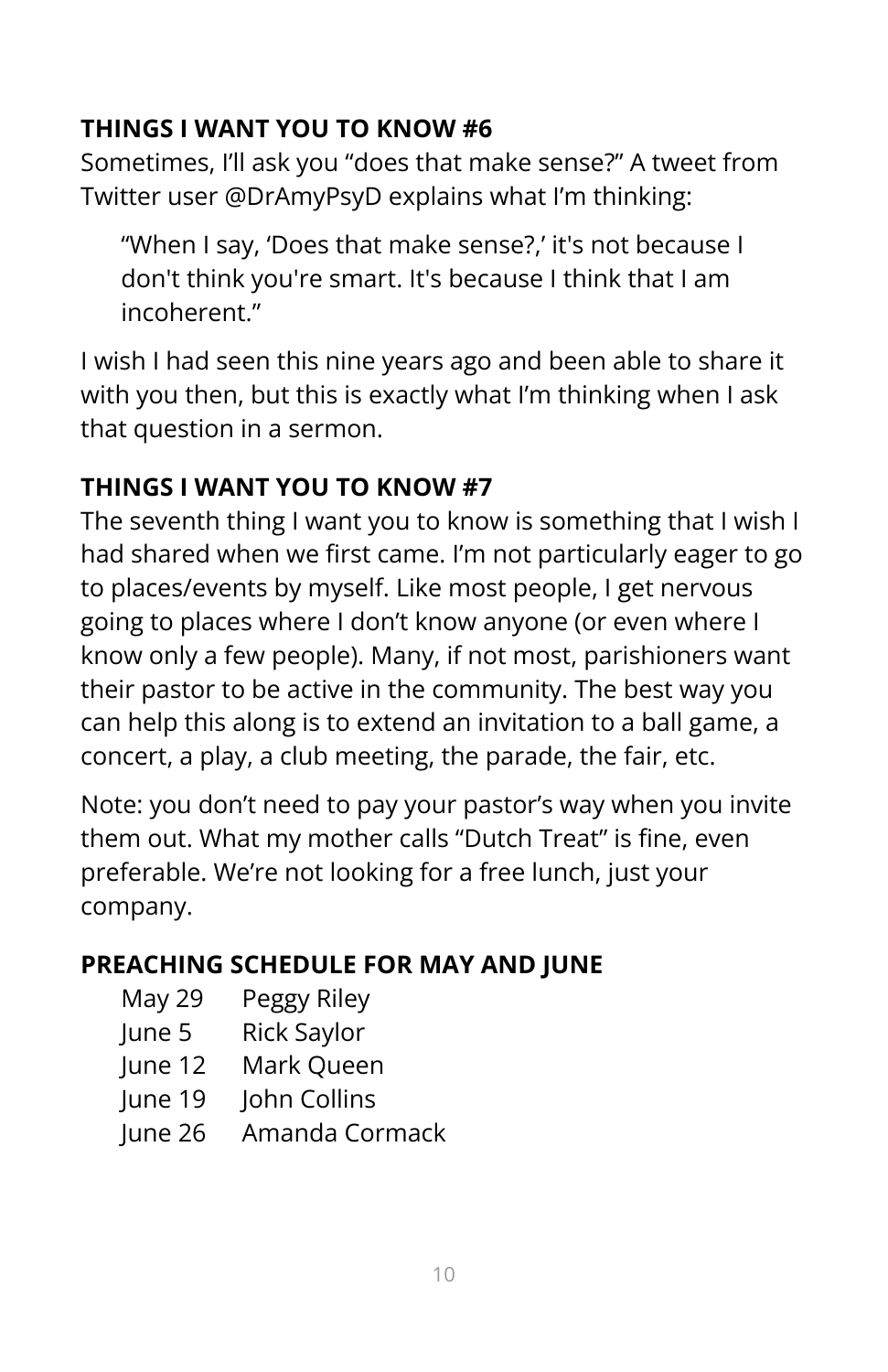**WANT TO TALK TO THE PASTOR?** — John's mobile phone number is 620-252-9622 and his email is john@revcollins.com.

**CONGREGATIONAL CARE CARDS** by John Collins Once again we have cards to be signed by the entire congregation in the back of the Narthex (the lobby). Please take the time to sign. These cards can be a real encouragement to folks who are sick.

**NURSERY** — A nursery is provided for children during each service. It is located in Room 205 near the south entrance to the church. If you need assistance locating the nursery, our ushers and greeters will be happy to direct you, but please note our "to those with young children" section.

### **WE'RE ON THE RADIO AND STREAMING ONLINE**

If you can't make it to church, but would like to listen to one of our services live, simply tune into KABI 1560 AM at 10:30 a.m. You can also stream the worship service at abilenefirstumc.org.

**WANT TO TALK TO THE PASTOR?** — John's contact information is 620-252-9622 (mobile phone) and john@revcollins.com, or you can write a note on the back of the attendance insert.

### **EMAIL UPDATES**

John uses a service called TinyLetter to send out blog posts by email every day or so. This way, you can keep up with the blog at revcollins.com by simply checking your email inbox. You can sign up at tinyletter.com/jcollins11.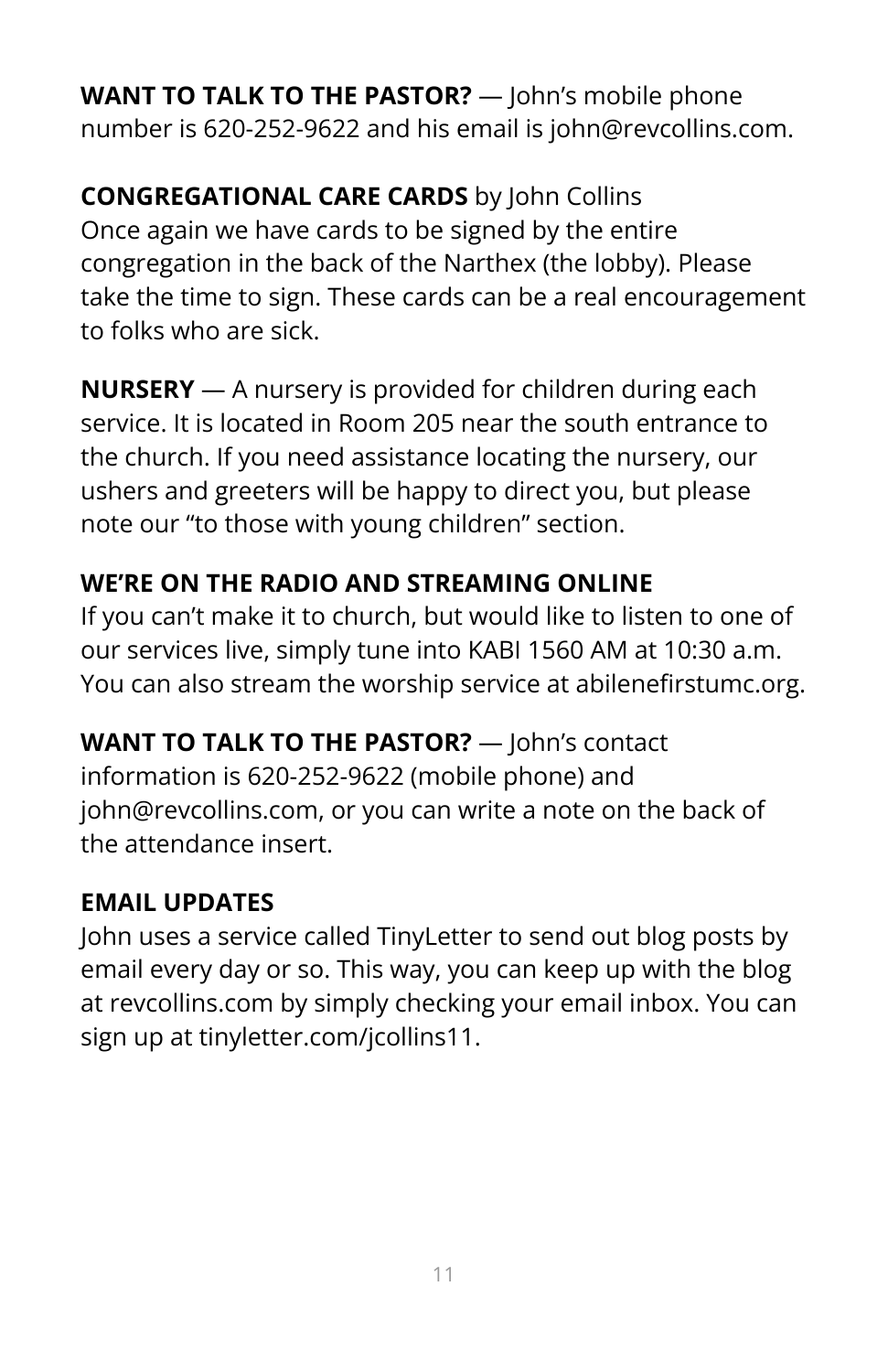# **CHURCH CALENDAR**

### **SUNDAY, MAY 29**

| 8:15 a.m.    | In-Person Worship Service / Online Streaming |
|--------------|----------------------------------------------|
| 9:20 a.m.    | Small Groups & Sunday School Classes         |
| $10:30$ a.m. | In-Person Worship Service / KABI 1560 AM     |

**MONDAY, MAY 30** — Office Closed - Memorial Day

### **TUESDAY, MAY 31**

9:00 a.m. Parkinson's Group Exercise - Narthex

### **WEDNESDAY, JUNE 1**

| $10:30$ a.m. | Staff meeting                  |
|--------------|--------------------------------|
| $6:15$ p.m.  | <b>Chancel Choir Rehearsal</b> |

### **THURSDAY, JUNE 2**

| 5:00 a.m. | Prayer Vigil begins                  |
|-----------|--------------------------------------|
| 9:00 a.m. | Card Ministry Group                  |
| 9:00 a.m. | Parkinson's Group Exercise - Narthex |
| 9:30 a.m. | <b>EOTT Guild - Peatling</b>         |

### **SUNDAY, JUNE 5** — 4-H Sunday

| 8:15 a.m.    | In-Person Worship Service / Online Streaming                                                                                          |
|--------------|---------------------------------------------------------------------------------------------------------------------------------------|
| $0.20 - 0.0$ | $C_{\text{max}}$ . If $C_{\text{max}}$ is a $C_{\text{max}}$ denotes $C_{\text{max}}$ . $C_{\text{max}}$ is a set of $C_{\text{max}}$ |

- 9:20 a.m. Small Groups & Sunday School Classes
- 10:30 a.m. In-Person Worship Service / KABI 1560 AM

### **MONDAY, JUNE 6**

7:00 p.m. Boy Scouts Peatling

### **TUESDAY, JUNE 7**

10:00 a.m. Parkinson's Group Exercise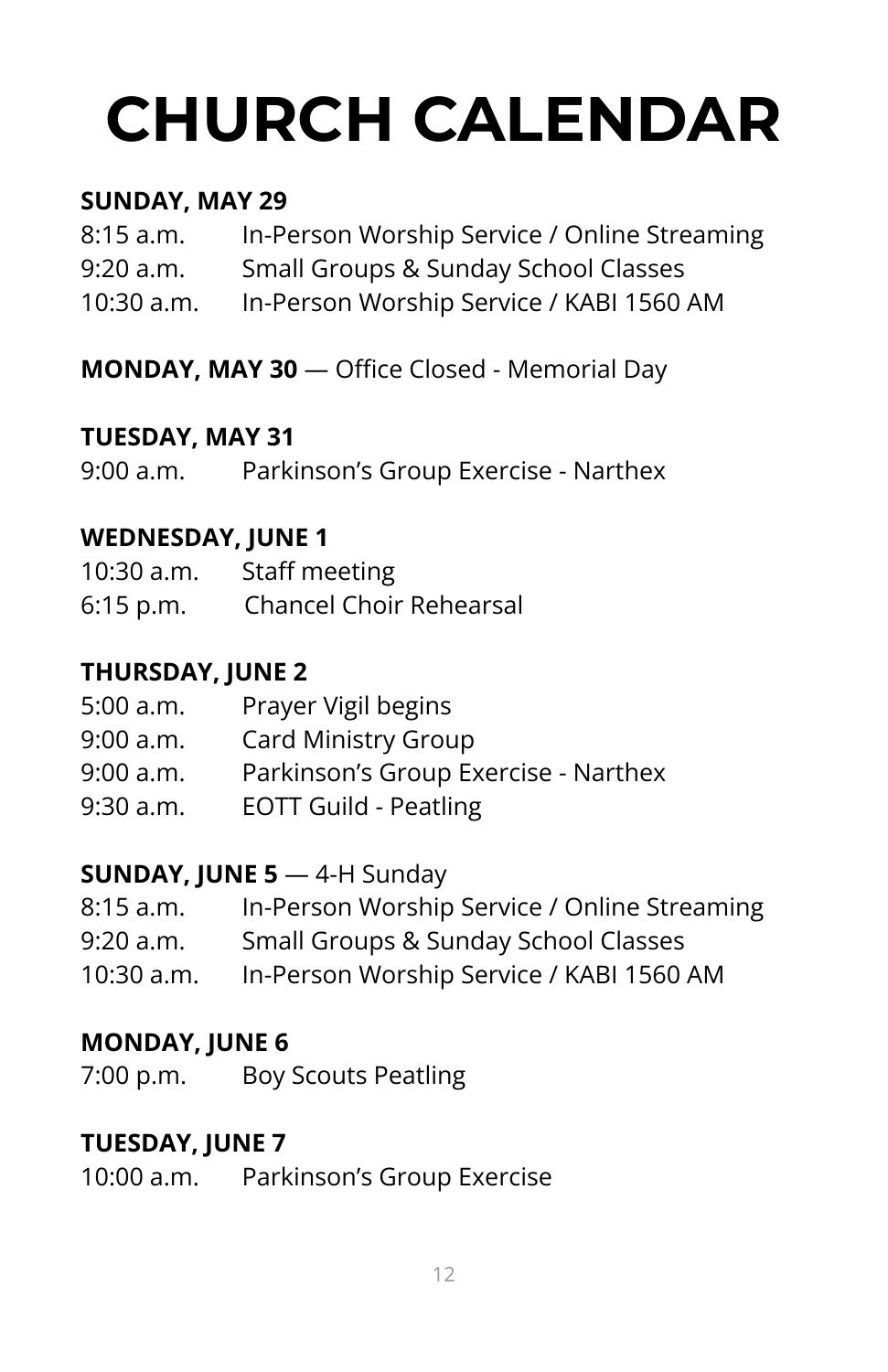### **WEDNESDAY, JUNE 8**

Great Plains Annual Conference - Omaha

### **THURSDAY, JUNE 9**

|           | <b>Great Plains Annual Conference</b> |
|-----------|---------------------------------------|
| 5:00 a.m. | Prayer Vigil Begins                   |
| 9:00 a.m. | <b>Card Ministry Group</b>            |
| 9:00 a.m. | Parkinson's Group Exercise            |

### **FRIDAY, JUNE 10**

Great Plains Annual Conference

### **SATURDAY, JUNE 11**

Great Plains Annual Conference

### **SUNDAY, JUNE 12**

| 8:15 a.m.  | In-Person Worship Service / Online Streaming |
|------------|----------------------------------------------|
| 9:20 a.m.  | Small Groups & Sunday School Classes         |
| 10:30 a.m. | In-Person Worship Service / KABI 1560 AM     |

### **MONDAY, JUNE 13**

| 6:00 p.m. | Board of Trustees - 200 |
|-----------|-------------------------|
| 7:00 p.m. | Worship Design - 200    |
| 7:00 p.m. | Boy Scouts              |

### **TUESDAY, JUNE 14**

9:00 a.m. Parkinson's Group Exercise - Narthex

### **WEDNESDAY, JUNE 15**

| 10:30 a.m.  | Staff meeting                  |
|-------------|--------------------------------|
| 1:30 p.m.   | UMW Circle - 200               |
| $6:15$ p.m. | <b>Chancel Choir Rehearsal</b> |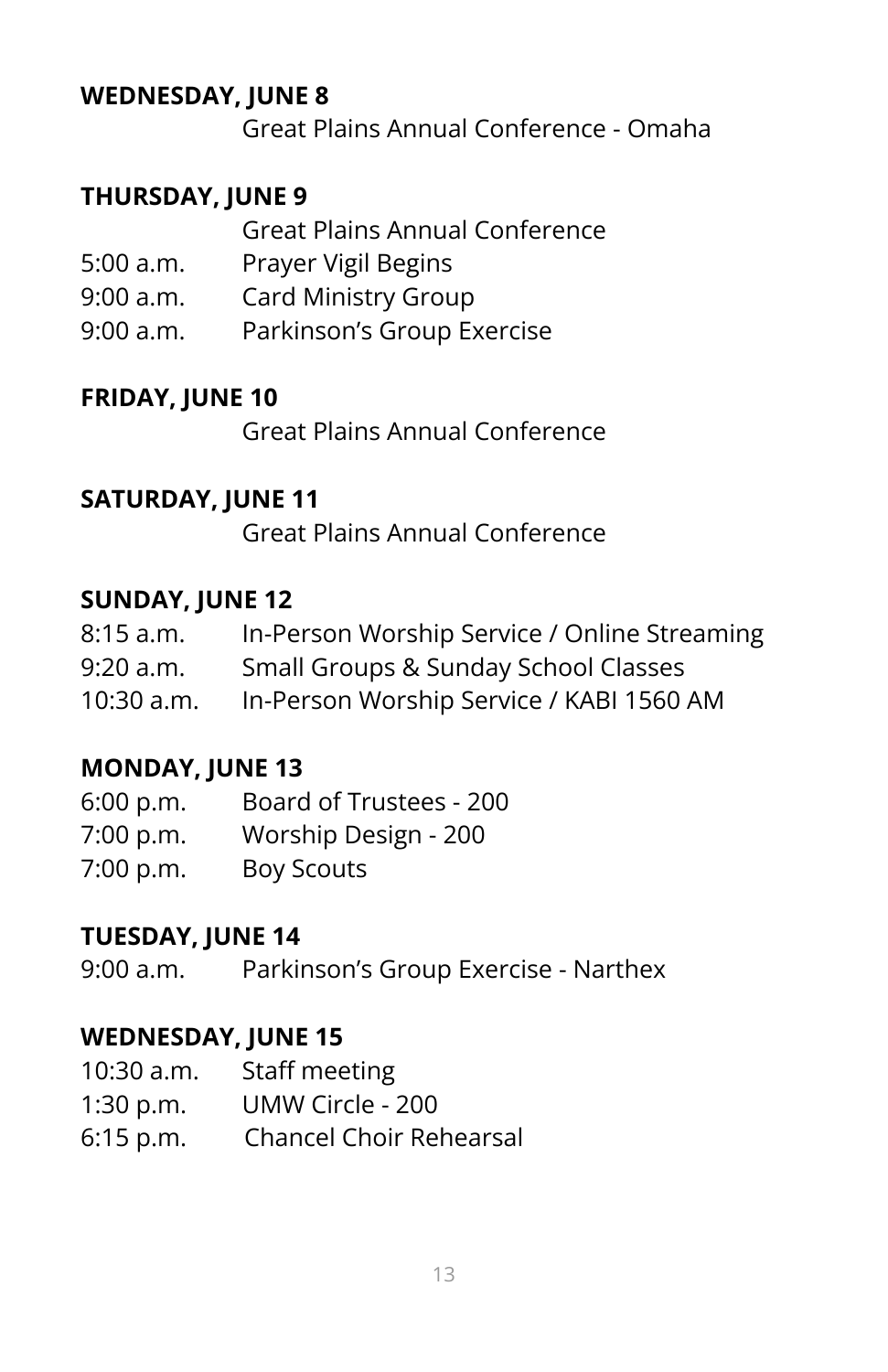## **NOTES/DOODLES**